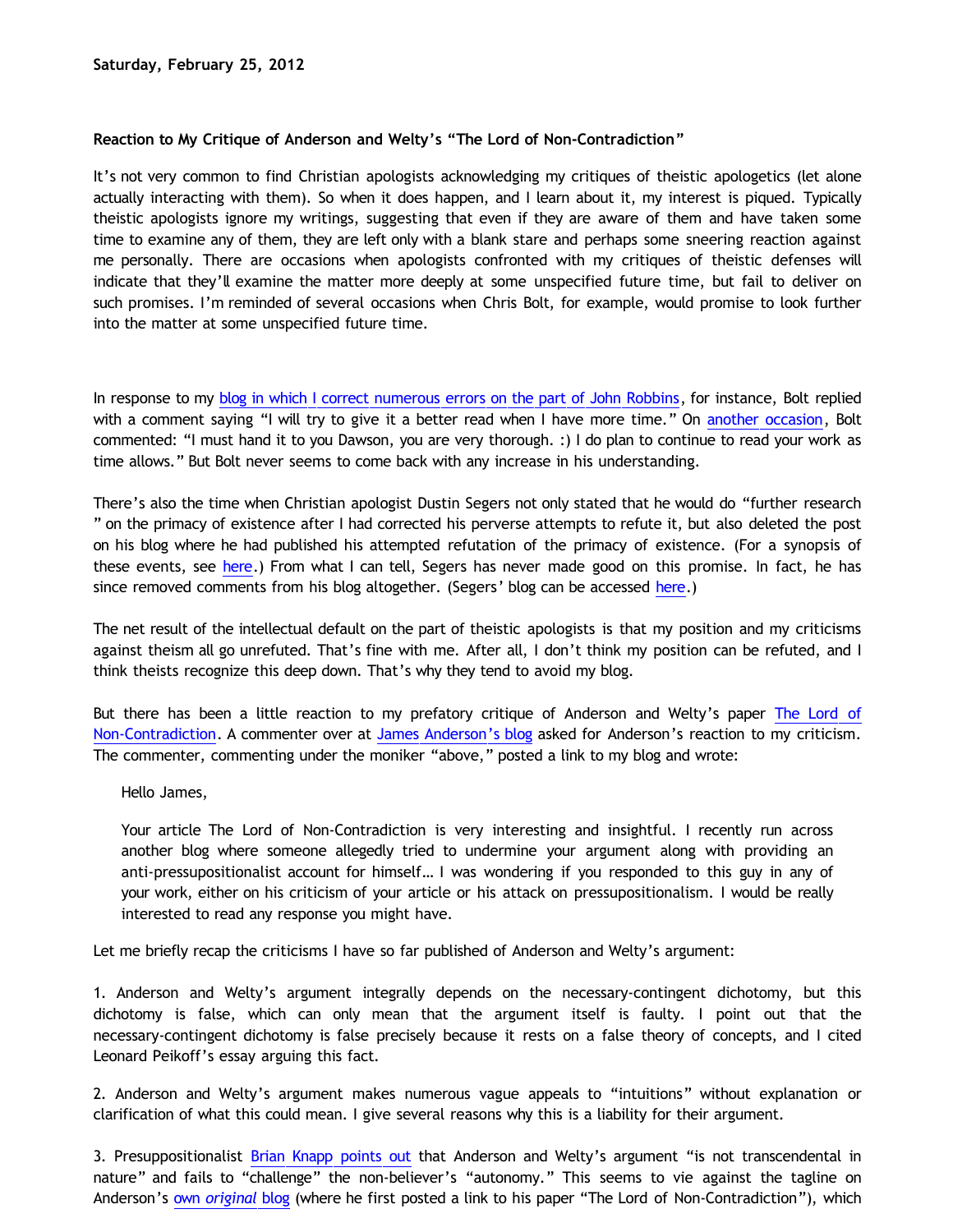reads: "Faltering Attempts to Think God's Thoughts After Him." (Anderson has since moved his blog to a new address, and has curiously abandoned this tagline.)

In the comments section of my blog entry critiquing Anderson and Welty's argument, I offered two additional criticisms:

4. Anderson and Welty's failure to answer the question, which they themselves raise in their paper, "What is truth?" Instead of offering any enlightening remarks which would "shed much light on what truths or propositions are," Anderson and Welty seem to be content with what they style "a useful term of art."

5. Anderson and Welty characterize "propositions" as "the primary bearers of truth-value," but offer no argument for this. They assert that "propositions are regarded as primary truth-bearers because while sentences (i.e., linguistic tokens) can have truth-values by virtue of expressing propositions, propositions do not have truth-values by virtue of anything else." In response to this, I pointed out that propositions are composed of concepts, and that propositions are therefore not conceptually irreducible. I point out that concepts, rather than propositions, are the primary bearers of truth, and that truth is an aspect of identification. This is in keeping with Ayn Rand's recognition that "Definitions are the guardians of rationality, the first line of defense against the chaos of mental disintegration" ("Art and Cognition," *The Romantic Manifesto*, 77). This is because definition is the final step in concept-formation. Peikoff points out that "the truth of a proposition depends not only on its relation to the facts of the case, but also on the truth of the definitions of its constituent concepts" (*Objectivism: The Philosophy of Ayn Rand*, p. 100). This latter point seems at least somewhat compatible with Anderson's own point that while propositions are "truth-bearers," facts are "truth-makers" (see Anderson's blog entry [Are the Laws of Logic Propositions?](http://www.proginosko.com/2012/02/are-the-laws-of-logic-propositions/)).

And though I have further criticisms of Anderson and Welty's argument that I have not posted on my blog, there's already some food for thought to consider here for those who might want to put stock in their argument. If any of my points are rationally sustainable, then I'd say that Anderson and Welty's argument is fatally compromised.

My critique of Anderson and Welty's argument can be strengthened even further by pursuing the implications of my fifth point above – namely that propositions are not the primary bearers of truth, but are in fact composed of concepts, which can only mean that it is not true that "propositions do not have truth-values by virtue of anything else," as Anderson and Welty have asserted. Since concepts are more fundamental than propositions, a proposition can only have truth-value by virtue of the truth-value of the concepts which happen to inform it.

But if propositions are in fact composed of concepts, then we're ready to seal the coffin on Anderson and Welty 's argument for good. I have already argued that [an omniscient mind would not have its knowledge in](http://bahnsenburner.blogspot.com/2007/04/would-omniscient-mind-have-knowledge-in.html) [conceptual form](http://bahnsenburner.blogspot.com/2007/04/would-omniscient-mind-have-knowledge-in.html). And although he found the relevance of my argument puzzling, Christian apologist Peter Pike attempted to interact with this argument, but endorsed its conclusion, [affirming outright that](http://bahnsenburner.blogspot.com/2007/04/pike-on-concepts-and-omniscience.html) "God's knowledge… is not conceptual." If propositions are composed of concepts, while the Christian god's own knowledge is not conceptual in nature, it's hard to see how any knowledge characterized as "propositional" in nature could imply the Christian god.

A more general point to be reminded of is the fact that Anderson and Welty's argument leaves us where all other theistic arguments leave us: with no alternative but to *imagine* the god whose existence they claim to have proven. Even if we accept all the flimsy premises of their argument, we still have nothing but our imagination to "apprehend" the god they claim to worship and serve. At the end of the day, their argument makes their god no more real than Allah, Zeus, or even Lord Krishna himself. I still must *imagine* it if I'm going to consider it at all. I'm guessing that those who want the law of non-contradiction to be managed by a "lord" or "king" will have no trouble finding ways to ignore this unsettling fact.

In response to the comments which "above" had posted on his blog, Anderson stated:

I have interacted with Dawson Bethrick before, but that was many years ago.

This is true. Anderson and I have had a few brief exchanges. Back in 2004, I contacted Anderson directly in response to a paper he had published showcasing several theistic arguments by Alvin Plantinga and Cornelius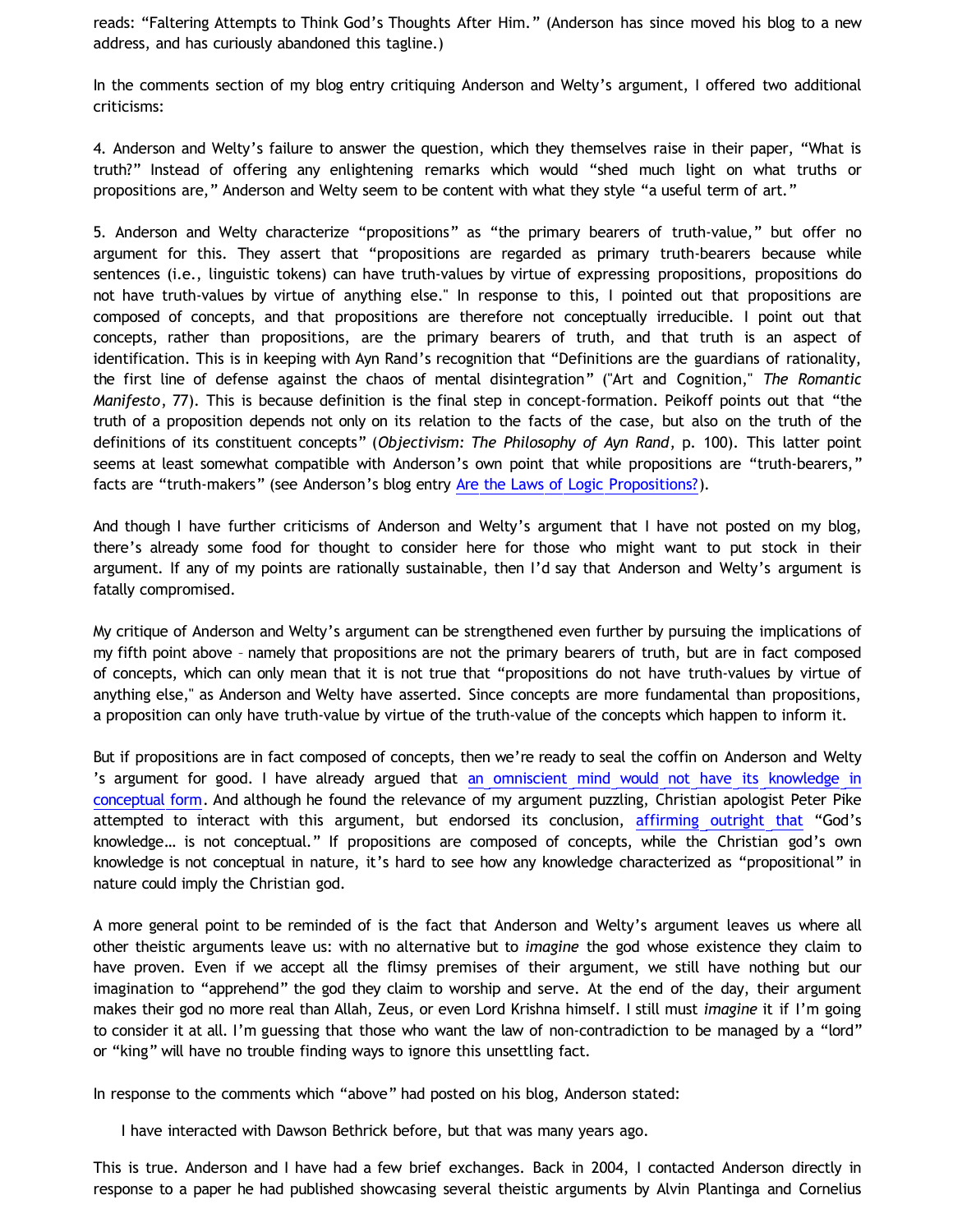Van Til. On another occasion, in 2006, Anderson left several comments in response to my blog [Frame's](http://bahnsenburner.blogspot.com/2006/09/frames-summary-of-van-tils-oma.html) [Summary of Van Til's OMA](http://bahnsenburner.blogspot.com/2006/09/frames-summary-of-van-tils-oma.html), in which he misconstrued my position as affirming the view that "*the way the world really is* turns out to be a product of our minds." (I have sorted out Anderson's confusions and corrected his misunderstandings in my paper [A Reply to Anderson: On Realism, Conceptualism and the Objectivist Theory](http://katholon.com/Anderson.htm) [of Concepts.](http://katholon.com/Anderson.htm) To my knowledge, Anderson has not interacted with this.)

### Anderson continued:

I did not find our exchanges very profitable (and my guess is he'd say the same).

On the contrary, I value my interactions with Anderson very highly. I've enjoyed my correspondence with him (and would love his kind permission to publish it in full on my webpage [Katholon.com](http://katholon.com/)), and I appreciate the opportunity his comments on my blog have afforded me in clarifying and vindicating my position. My interactions with Anderson have in fact served to confirm the truth of my worldview, which is probably why he does not find our exchanges "very profitable" (for his position, they haven't been profitable at all).

## Anderson wrote:

He's firmly wedded to Ayn Rand's philosophy, which I find hard to take seriously (go [here](http://maverickphilosopher.typepad.com/maverick_philosopher/rand-ayn/) to read some pretty devastating criticisms of Rand).

It is evident to me that Anderson does not take Objectivism seriously, and apparently does not want to give it much of a hearing to begin with. Indeed, he doesn't even seem very willing to examine it firsthand. Consider what Anderson is telling us he does not take seriously:

- the view that reality exists independent of conscious activity (cf. *wishing doesn't make it so*)
- the view that a thing is what it is independent of consciousness
- the view that reality is fundamentally distinct from what we *imagine*
- the view that facts hold epistemological primacy in all legitimate knowledge
- the view that reason is man's only means of acquiring and validating knowledge
- the view that moral values have a biological basis
- the view that man has a right to exist for his own sake
- etc.

Because Objectivism rejects any expression and variant of the primacy of consciousness metaphysics, it therefore rejects supernaturalism (see for example [here\)](http://www.katholon.com/Bahnsen_Supernatural.htm). This can only mean that Objectivism rules out the claim that Christianity is true (see for instance [here\)](http://bahnsenburner.blogspot.com/2010/02/how-theism-violates-primacy-of.html). Objectivism rejects Christianity for the same reason it rejects any form of supernaturalism: like other forms of supernaturalism, Christianity is premised on the primacy of consciousness metaphysics (and explicitly so), which means any claim that Christianity is true is ultimately self-contradictory (see [here](http://www.reocities.com/Athens/Sparta/1019/AFE/God_Contradiction.htm)). But instead of directly interacting with the Objectivist philosophy, Anderson recommends articles on Objectivism at Bill "the Maverick Philosopher" Vallicella's blog. I have to say I 'm a bit embarrassed for Anderson here, as Vallicella's objections to Objectivism are not only weak, but indicative of a conspicuously poor understanding of Objectivism. (I have documented many of the stark deficiencies of Vallicella's criticisms of Objectivism on my website. See my paper [The](http://katholon.com/Vallicella.htm) ["Maverick Philosopher"](http://katholon.com/Vallicella.htm) [on Objectivism.](http://katholon.com/Vallicella.htm)) In steering his readers to Vallicella's blog entries on Objectivism, Anderson is sending them down a path of more ignorance. I'm guessing that Anderson himself does not realize this, otherwise I don't expect that he would endorse such errors himself.

I would warn readers that Vallicella's writings about Rand and Objectivism are often colored with a condescending, derisive attitude of "How dare you!" Rand was not an academic philosopher, but she wrote on philosophical topics and in fact developed her own approach to philosophy which does not defer to academics as though they were monolithic in their views or infallible in their verdicts. Many academics (the less intellectually mature ones, at any rate) will take umbrage at what they perceive in Rand as reckless defiance, nose-thumbing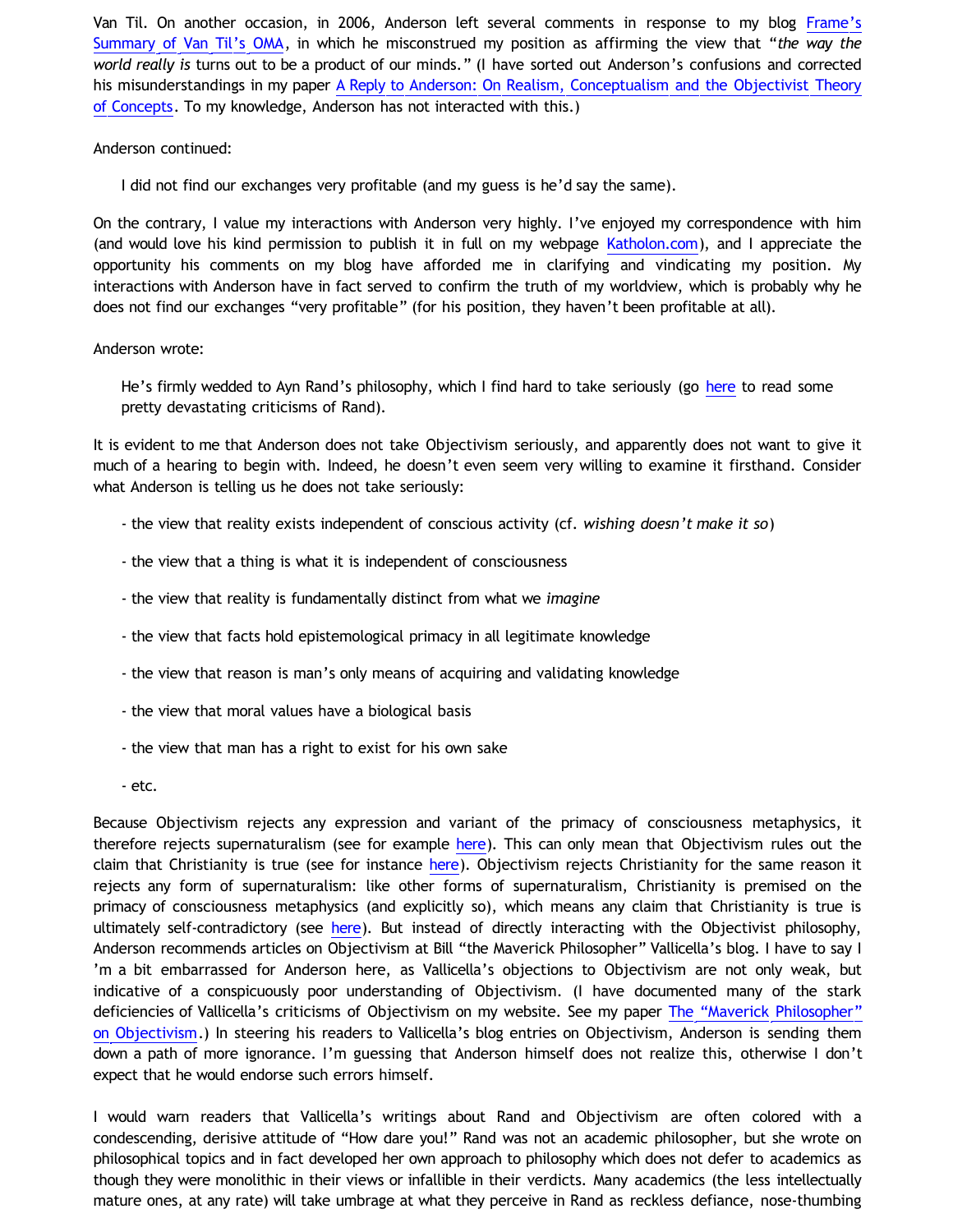insolence, and unconstrained radicalism. Often it is the case that academics are recoiling against Rand's endorsement of reason, laissez-faire capitalism, individual rights and her intransigent denouncements of communism, socialism, fascism, racism and all other expressions of collectivism. And of course, theists are reacting against Rand's atheism. Since Rand and her philosophy are non-theistic, she must be condemned, even if her philosophy is true.

### Anderson continued:

Dawson, on the other hand, doesn't take contemporary analytic philosophy very seriously (or at least he didn't when we interacted way back when). So it's difficult for us to have a useful philosophical discussion.

I have always found the methodology of analytic philosophy suspicious, and Dr. David Kelley (who earned a Ph.D. in philosophy at Princeton University) confirmed the legitimacy of my suspicions when in a lecture for the Institute for Objectivist Studies some years ago, he outlined several of its distinctive features, arguing that

implicit in analytic philosophy's methods is a commitment to the primacy of consciousness, a commitment evident in the way many philosophers elevate formal logic and linguistic theory over the data of the senses. This commitment to the primacy of consciousness also results in a tendency to explore arbitrary thought experiments and to stipulate arbitrary definitions, as well as in the widespread overuse of formal deduction and the concomitant lack of attention to induction. And the commitment is evident, too, in the belief common among analytic philosophers that it is meaningful to speak about the "logical possibility" of "other worlds," that is, other realities. Only the primacy of consciousness, which holds that language and thought can exist prior to or apart from any awareness of reality, can explain the use of all these methods.

A review of [my interaction with Bill](http://katholon.com/Vallicella.htm) ["The Maverick Philosopher" Vallicella's criticisms of Objectivism](http://katholon.com/Vallicella.htm) will indicate what you might expect from someone who employs the methods of analytic philosophy to argue his way to preferred conclusions and justify rash dismissals. It's a sad sight to behold, and makes me question the maturity level of such thinkers.

Anderson elaborated on this:

To take one example, I think that any philosophy which rejects the distinction between necessary truths and contingent truths (note: rejects the distinction itself as incoherent, not merely the claim that there are both kinds of truths) has fallen at the first hurdle. If we can't even agree on that elementary logical distinction, where do we go from there? If Objectivists like Dawson have to reject the necessary-contingent distinction altogether in order to refute our argument, well, so much the worse for Objectivism, I say.

This is misleading, to say the least. I do not "reject the necessary-contingent distinction altogether *in order to* refute [Anderson and Welty's] argument." I rejected it long before their argument came over the horizon, and independently of my criticisms of theistic arguments. Anderson's characterization here suggests that I happened upon his argument, checked it out, and then sought last minute for some way to reject its conclusion, focusing at the eleventh hour on the necessary-contingent distinction as some means of "escape." There is nothing to just justify this characterization. Objectivism's rejection of the necessary-contingent dichotomy has a long-standing pedigree, with Peikoff's full analysis of the issue being first published in May 1967. Indeed, I note in [my treatment of criticisms of Objectivism](http://katholon.com/Vallicella.htm) by "The Maverick Philosopher" (I always get a laugh out of that moniker!) that Objectivism rejects the necessary-contingent dichotomy. This is nothing new for me.

I also think it's misleading to characterize the necessary-contingent dichotomy as a distinction that is " elementary," implying that it is somehow fundamental. It's not, and I'd be surprised if any philosopher seriously thinks it is fundamental. If it is considered to be fundamental, it's probably been accepted at face value simply because other philosophers have already taken it for granted. But this would be a poor basis upon which to infer its alleged fundamentality. Indeed, as I have already indicated in [my initial reaction to Anderson](http://bahnsenburner.blogspot.com/2012/01/are-laws-of-logic-thoughts-of-christian.html) [and Welty's paper](http://bahnsenburner.blogspot.com/2012/01/are-laws-of-logic-thoughts-of-christian.html), Objectivism rejects the necessary-contingent dichotomy because it rests on a false theory of concepts. That it rests on a theory of concepts to begin with, only indicates that this "logical distinction" cannot be either "elementary" or fundamental.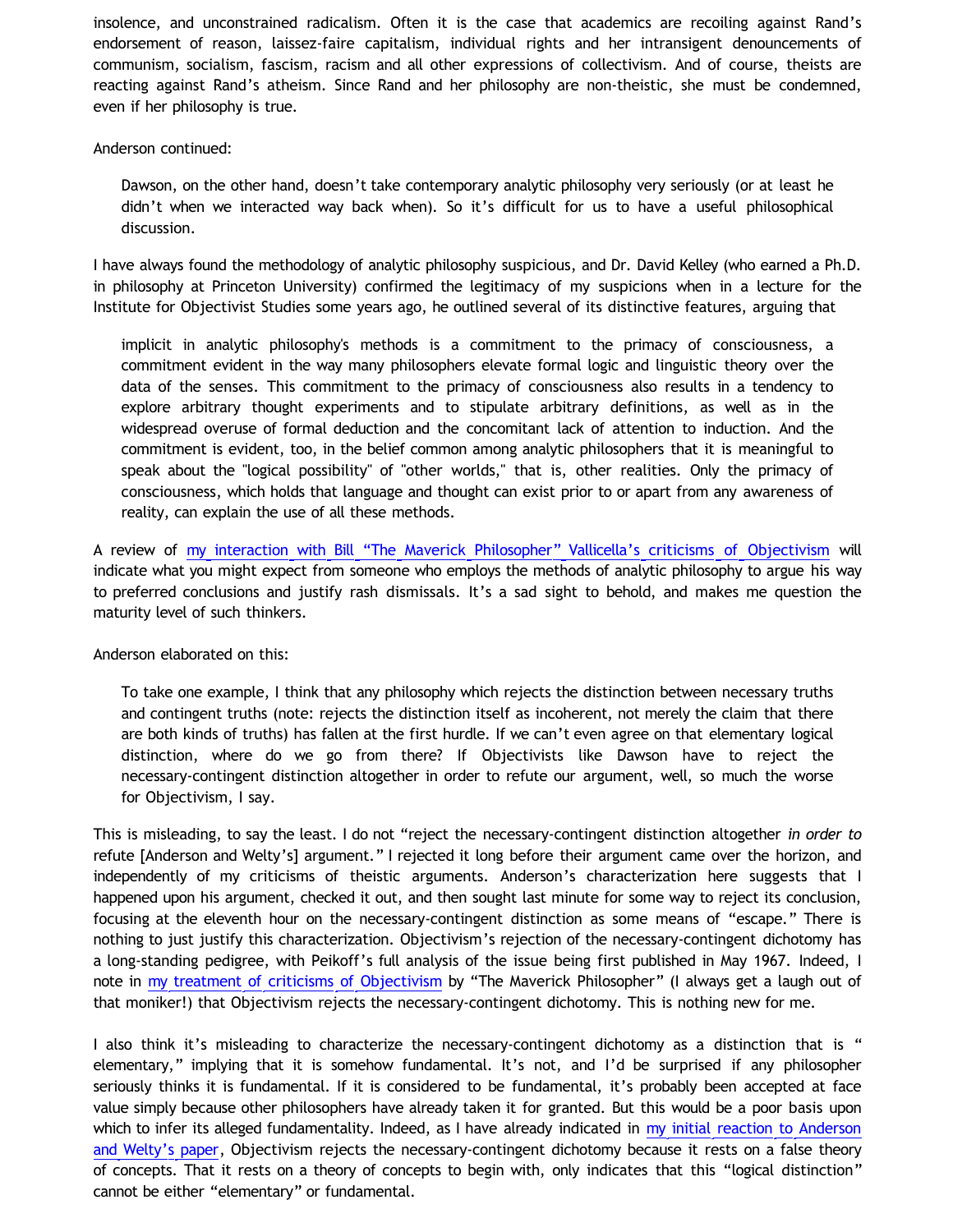Contrary to what Anderson states, I'd say that any argument which hinges on a false dichotomy is one which " has fallen at the first hurdle." If Anderson and Welty's argument can not proceed without the necessary-contingent dichotomy, then we are justified in rejecting their conclusions if there are good grounds to reject the necessary-contingent dichotomy. Objectivism provides those grounds, and though I've seen numerous challenges to Objectivism's analysis of the necessary-contingent dichotomy, I've never seen one that can prevail over rational scrutiny. If Objectivism has the rational principles which a philosophy needs to slash off an entire category of false ideas, so much the better for Objectivism.

### Anderson continues:

All this to say, I'm not too concerned about Dawson's critique of our article because the constituency for which we're writing (in this case, contemporary analytic philosophers) don't take his philosophical outlook very seriously in the first place.

In other words, the audience which Anderson and Welty intend for their argument is an audience which already accepts the premises of their argument. Perhaps it's also intended only for those who already accept their conclusion as well. Anderson seems to be saying: "If you don't accept the premises of the argument, well, we weren't writing for you in the first place. If you accept the primacy of existence (cf. the fact that wishing doesn 't make it so), the fact that concepts are more fundamental than propositions, and reject false dichotomies, we aren't going to take your philosophical outlook very seriously anyway, and thus won't be too concerned with your critiques of our argument."

Really, that's no skin off my back. But it does leave a person like myself in the advantage, for I have interacted with Anderson and Welty's argument, but they have not interacted with my criticisms of their argument. So in that regard, who's ahead?

Anderson says he does not intend his remarks to be taken "as an insult, although it may sound like one." Rather, "it's just offered here as an explanation for why you won't find me engaging at length with his critique." From what I can tell, Anderson hasn't engaged my critique *at all*. And no, this does not come across as an insult. It's actually what I've come to expect from theists.

The commenter stated:

I have to admit I found his criticisms rather inept but I wanted to cross-reference that with you in case I was not giving him the benefit of the doubt. Like you said, it was hard to take him seriously and I wondered if I was being unfair. It seems like I wasn't after all.

This statement gives me the impression that the commenter was only interested in psychological validation from Anderson by way of the latter's confirmation that my criticisms should not be handled too closely – i.e., dismissed with innuendo and slur instead of examined with critical care and concern for intellectual legitimacy. Perhaps the commenter wanted someone he considers as an authority figure to calm his anxiety that maybe the "Lord of non-contradiction" isn't all it's been touted to be. I get this impression primarily from the commenter 's statements due to their lack of content to inform his findings in regard to my criticisms of Anderson and Welty's paper. He says he "found [my] criticisms rather inept," but provides no indication of how he arrived at this assessment. What is "inept" about questioning an argument's premises and rejecting false ideas?

The commenter also wrote:

His facination [sic] with ibjectivism [sic] is indeed strange.

Indeed, it seems so strange, perhaps even perverse, in some individuals' minds, when a person embraces a philosophy which teaches that reality is absolute, that there is a fundamental distinction between what is real and what is imaginary, that knowledge is conceptual in nature, that man's means of acquiring and validating knowledge is something called *reason*, that morality is about achieving and protecting one's own *values* (as opposed to some "duty" imposed by some mystical source to *sacrifice* them), that man has a right to exist for his own sake, that it is better for men to abide by the principle of "my best effort for your best effort" in their transactions with each other, etc. Indeed, how bizarre!